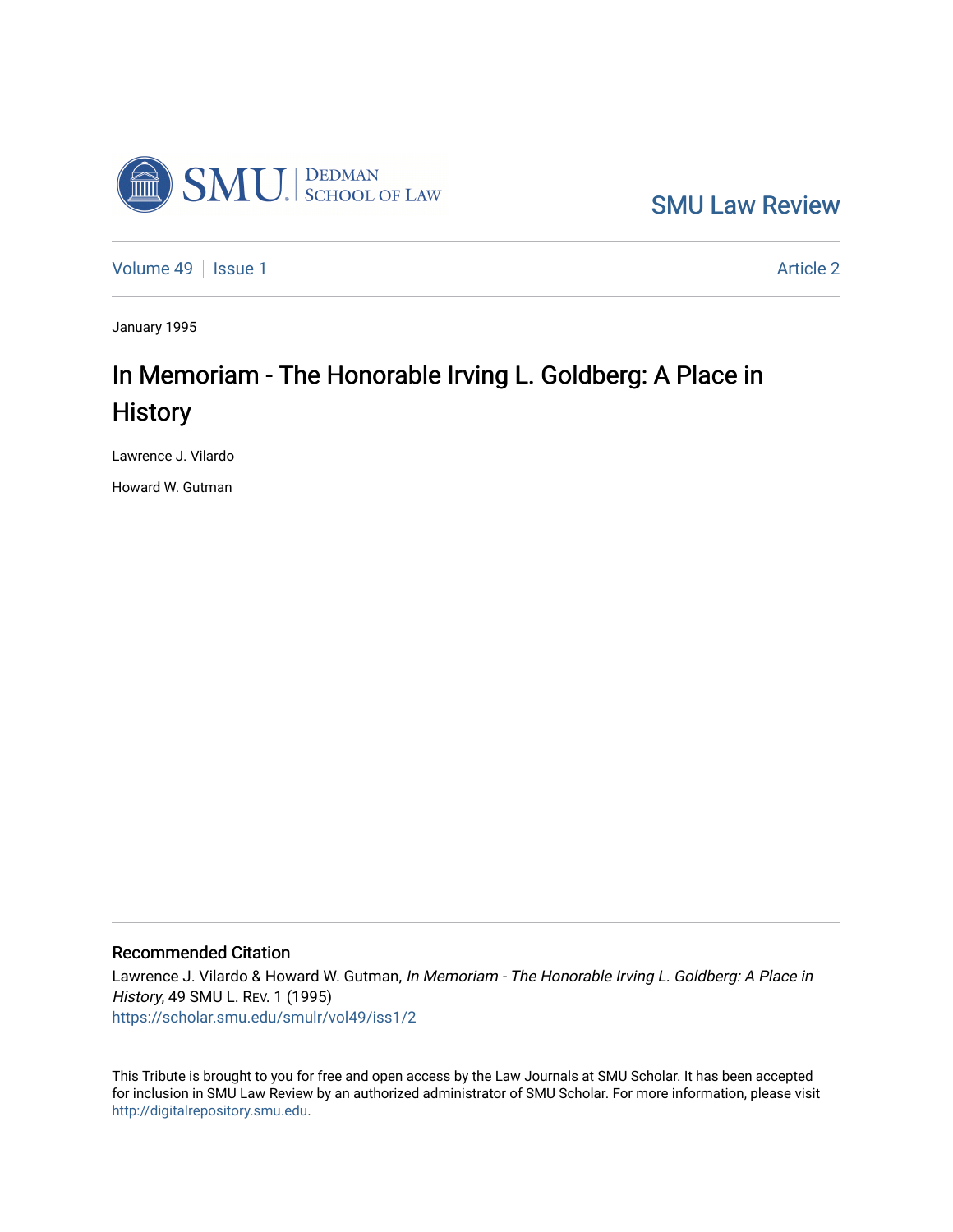## **In Memoriam**

## **THE HONORABLE IRVING L. GOLDBERG: A** PLACE IN HISTORY

*Lawrence J. Vilardo and Howard W. Gutman\**

**The** federal building in Dallas is a huge rectangle with windows.

The federal building in Dallas is a huge rectangle with windows. Built in the late 1960s, it seems suitable only for bureaucrats and bean counters. Post-deco, pre-contemporary, soon-to-be-destroyed. You can smell the vinyl from blocks away. The subliminal buzz of a fluorescent bulb on the blink follows you through every corridor.

But for a quarter of a century, that unlikely repository housed a national treasure. Tucked away in a corner of the thirteenth floor, down a linoleum hallway and behind a large wooden door, was a garden of warmth and wit and wisdom. And in the midst of that garden, in an office filled with photos of friends whose lives he touched over the years, Judge Irving L. Goldberg presided.

With a nervous chuckle and the wave of a hand, Judge Goldberg undoubtedly would have resisted the "treasure" label. His humility precluded even the acknowledgement of admiration. But certainly this man-whose eyes and voice sparkled as he spoke, whose brilliance dazzled those who listened to him, whose wisdom enriched all lucky enough to be privy to it-was a treasure. From his place in history to his place in the hearts of those close to him, Judge Goldberg was precious indeed.

The fact that Irving Goldberg's life spanned every decade of the twentieth century is more than just an interesting bit of trivia. In a sense, Judge Goldberg's life was itself a chronicle of much of America's history during the past hundred years. He was born into frontier Texas. He studied at the feet of Felix Frankfurter before his rise. He knew Alger Hiss before his fall. He witnessed one President's death and another's birth. He presided over Jane Roe's case as she became anonymous and famous at the

**<sup>\*</sup>** Messrs. Vilardo and Gutman were co-clerks in 1980-81 for The Honorable Irving L. Goldberg on the United States Court of Appeals for the Fifth Circuit. Mr. Vilardo is a partner in the law firm of Connors & Vilardo in Buffalo, New York. Mr. Gutman is a partner in the law firm of Williams & Connolly in Washington, D.C.

Much of this tribute is taken from an interview by the authors with Judge Goldberg. Lawrence J. Vilardo & Howard W. Gutman, *With Justice From One: Interview With Hon. Irving L. Goldberg, LITIG., Spring 1991, at 16.*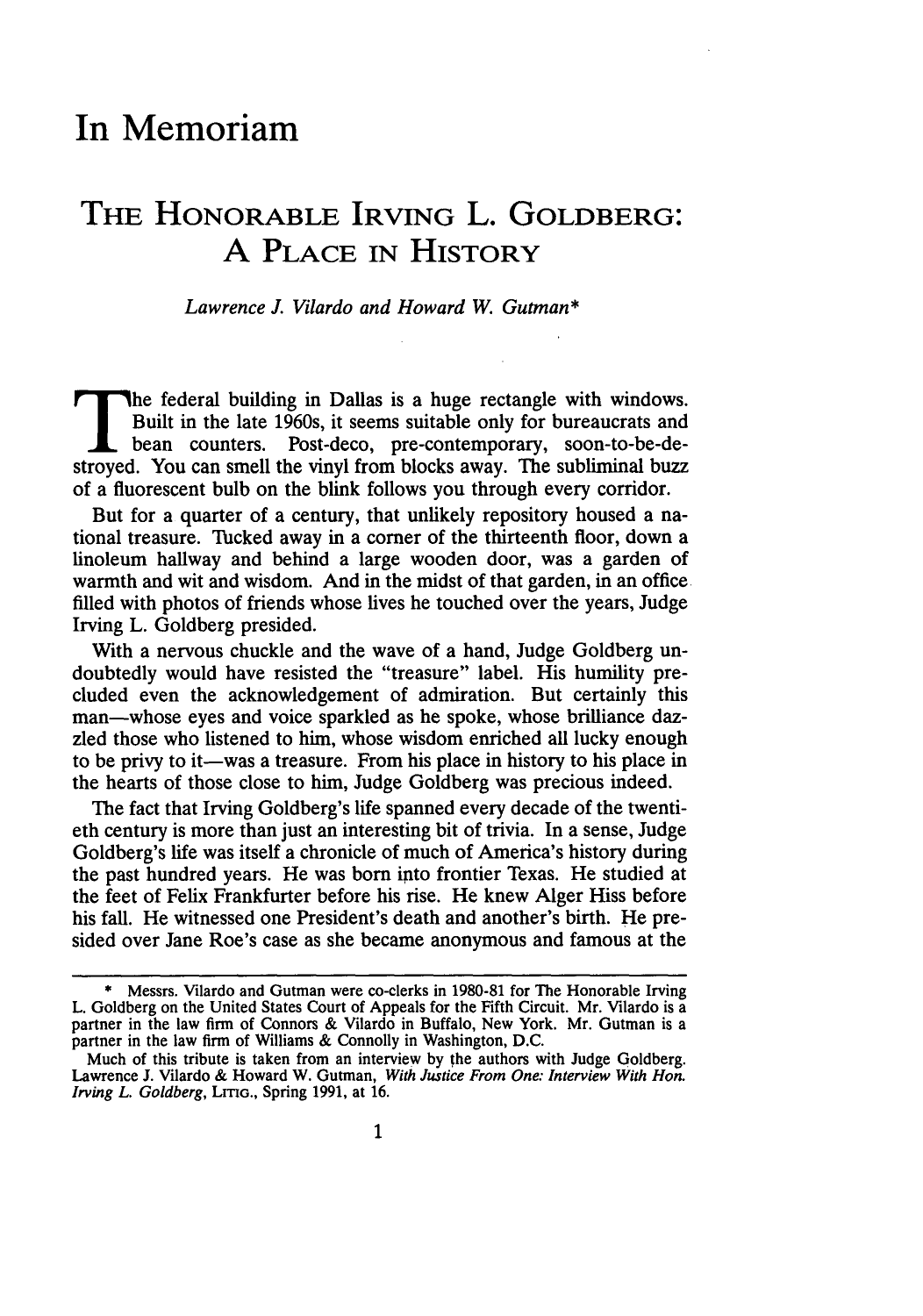same time. He rendered decisions that helped the Black to emerge from the Negro.

Judge Goldberg's contribution to American history was more than a matter of longevity or historical coincidence, however. In fact, he contributed a sense of justice and compassion that is rivaled by few in American jurisprudence. He simply could not understand how a rider could be prohibited from choosing any empty seat on a bus; how a voter could be prevented from casting a meaningful ballot; how a child-dressed in third-generation rayon or Givenchy's latest silk-could be deprived of a first-rate education.

And justice was more than a philosophical concept for Judge Goldberg. Energized with a strong social conscience and emboldened by a tremendous amount of courage, Judge Goldberg put justice into action. Being a liberal in the South was never easy. But, in the old days, with comrades like John Minor Wisdom and Elbert Tuttle, at least a good fight could be had. And a powerful dissent could always keep the other side from going too far.

Towards the end, there were more dissents and fewer good fights. But this octogenarian judge-a man called the "personification of justice" by none other than Judge Frank M. Johnson, Jr.---did not want to stop. It was more important than ever to be heard.

Last February, the choice of whether to continue was taken away from the Judge. The battles and the laughs were left to those who remained behind. A courthouse cried. A city mourned. A legion of friends and colleagues felt their hearts crumble. And what had been a living treasure became a legacy of warmth and wit and wisdom, and wonderful storiessome with a lesson, some with historical significance, all entertaining and memorable.

Like the one about the man the Judge called "Lyndon" becoming President . . . .

According to the Judge, no author had ever reported it accurately. It was, as the Judge remembered, a beautiful November day, crisp, sixtyone or sixty-two degrees, just cool enough for a coat. The sun was bright, and there was going to be a luncheon for President John F. Kennedy and Vice President Lyndon B. Johnson at Market Hall, one of the big convention centers on 1-35. The place was packed.

The Judge-just plain Irving Goldberg back then-was asked by the man in charge of seating where he wished to sit. As Vice President Johnson's friend and lawyer, he had his choice of locations at the luncheon. Goldberg requested a seat upstairs so that he could look down on everybody and see who was there, rather than being one of the people who were seen. They waited and waited. No entourage arrived.

Eventually, Goldberg approached someone he knew whom he had seen walking around downstairs. He learned only that there had been an accident. Goldberg suggested that an announcement be made, but no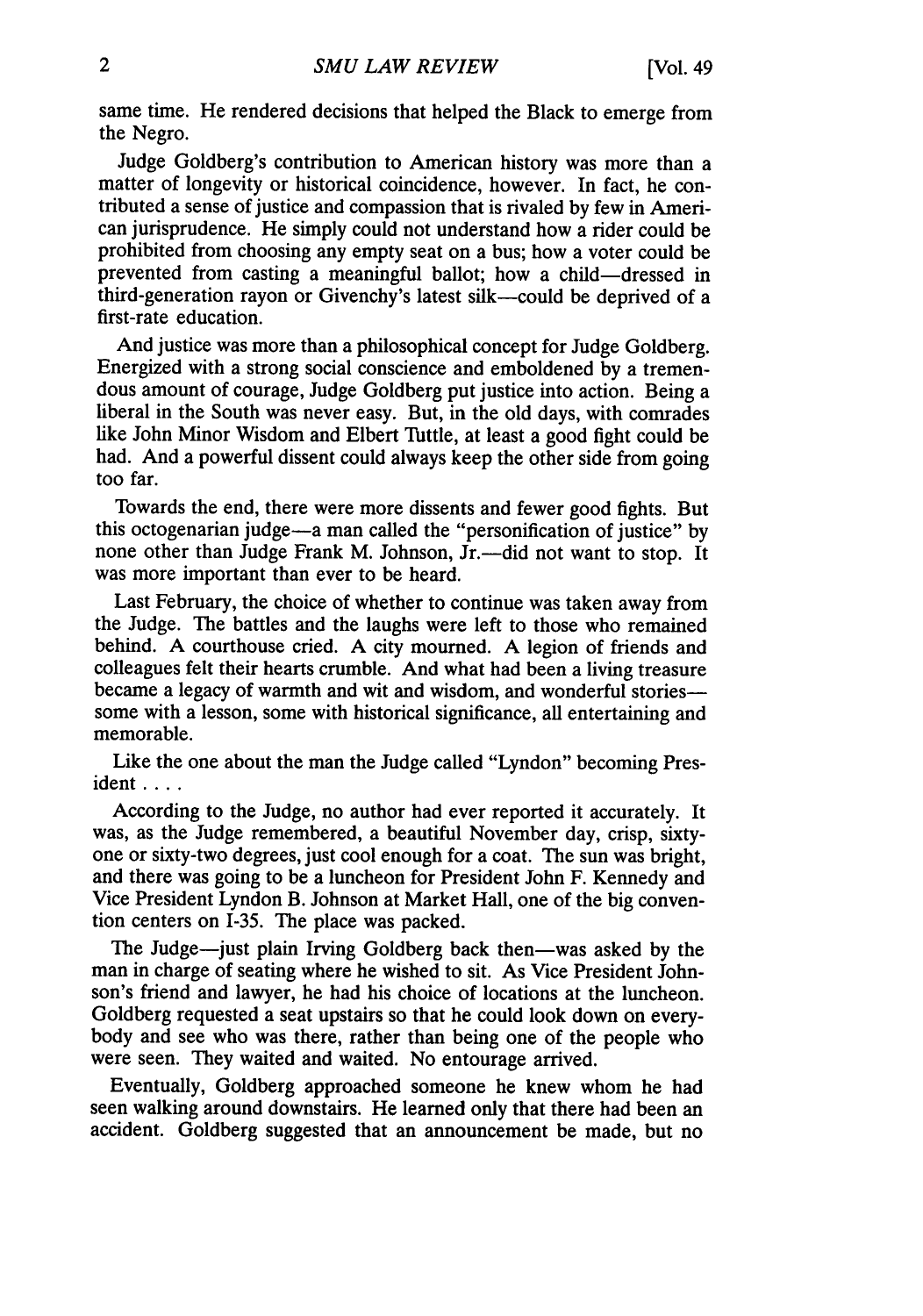one knew how the crowd would react. The crowd was becoming rather restless, but the news would also create a problem.

As Goldberg walked back to his table, he heard a news report on a transistor radio. Shots had been fired. Cars were on the way to the hospital. Goldberg and his wife left the hall.

As soon as he arrived at home, Goldberg threw himself on the lounge chair, and just then the telephone rang. It was the receptionist from his office. She said that the White House-the Dallas White House-was trying to reach him. Goldberg replied, "Well, then we'd better get off the phone." Pretty soon, the telephone rang again. "Dallas White House. Please hold the line."

A brusque voice came on the line. "This is Lyndon." Goldberg barely had time to say "yes," when Johnson continued: "Now, I want some answers to hard questions right away. First you need to know that Kennedy has been assassinated. I need to know how I become President. Do I get sworn in here, or do I go to Washington?" Goldberg informed Johnson, "Well, Mr. President, if I remember the Constitution of the United States, you are now the President of the United States by what I would call constitutional devolution. It says you shall become the President upon the death of the President."

Johnson sounded surprised. "Don't I need to be sworn in?" he insisted. Goldberg recalled the swearing-in procedure of Calvin Coolidge, who had been sworn into office in New England by his father. Goldberg thus responded, "Well, you are President right now, but it should be memorialized by some formality with witnesses."

Johnson asked who could do the job. Goldberg responded that it could be anybody who could take an oath, but warned: "It should not be a Republican." He insisted Johnson look elsewhere, stating, "You want someone other than me. You want someone who is an officeholder, a judge, someone who has an office with some stature."

Johnson again requested help. "Well, whom do you suggest?" Finally, Goldberg suggested Sarah Hughes, describing her as "a Democrat, a supporter of yours, a woman, and a fine judge." Johnson loved the idea. But Johnson's next question shocked Goldberg: "Can you get her for me?"

Amidst the urgency, Goldberg chuckled to himself. He explained to Johnson that the President of the United States would be better served by asking the Secret Service, the F.B.I., the I.R.S., or the Army to find Sarah Hughes. But, reluctant to argue with the new President, Goldberg agreed to do his best. Johnson urged Goldberg to go to Love Field in order to meet him on Air Force One. Goldberg explained that Johnson did not need him, and protested that he would simply see if he could get Judge Hughes.

Perplexed about the best way to proceed, Goldberg had an idea. He called Barefoot Sanders, then the United States Attorney (and now a federal district judge). Goldberg explained to Sanders that Kennedy had been shot, and that Johnson was waiting on Air Force One at Love Field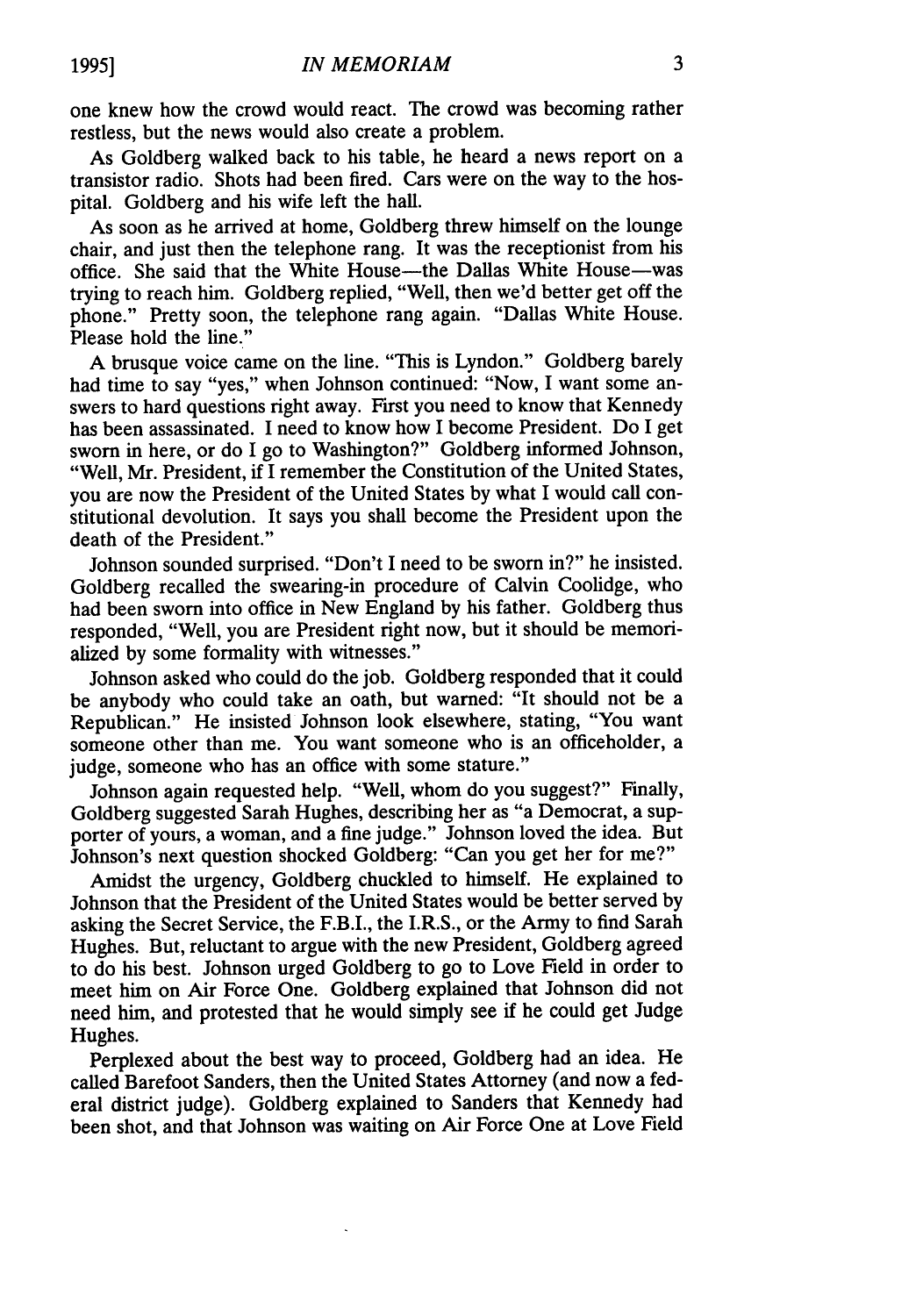to be sworn in. He said that Johnson wanted Judge Hughes to handle the oath and counted on Goldberg to find her. Goldberg instructed Sanders to use the FBI, the Secret Service, or whoever else was at his disposal "to find Sarah."

After the two men had hung up, Goldberg realized that he had forgotten to tell Sanders where Judge Hughes could find the oath of office. Goldberg knew it was in the Constitution, and he called Sanders back. He urged Sanders to provide Judge Hughes with a copy of the Constitution. When Sanders began to protest, Goldberg warned, "Barefoot, I don't think Sarah carries it in her hip pocket." In fact, when Judge Hughes arrived at the plane, someone handed her a copy of the Constitution that had come from Washington. It had been sent down by the office of Attorney General Robert Kennedy.

Sanders had offered to secure an escort to bring Judge Hughes to the airport. True to character, Judge Hughes refused and drove herself to the swearing-in.

After Judge Hughes had been located, Mrs. Goldberg suggested that she and her husband proceed to Love Field. They drove to the airport and parked their car. The only thing now separating Goldberg from his rendezvous with the new President was a wall of the people the soon-tobe-judge feared most: Dallas' finest men in blue.

As the Goldbergs walked on the runway, they were appropriately stopped by a policeman. Goldberg attempted to explain that he had just spoken to the new President, who had requested his attendance. The officer only stared. Goldberg finally explained to his wife that it was difficult to convince policemen of anything, and the couple left. The next day, Johnson called to ask Goldberg where he had been. Goldberg simply responded, "Never mind."

The road to becoming a presidential confidant had taken Goldberg through many of the small towns in Texas. Goldberg had left the town of Port Arthur to attend Harvard Law School. Upon graduation, he returned to Beaumont, Texas, not far from his home town. There, he practiced with one of the best firms in Beaumont. But Beaumont proved too small, so the Goldbergs moved to Houston, where the young lawyer opened his own practice.

When the oil boom hit Tyler, Texas, it caused a gusher for the law practice of Mrs. Goldberg's uncle, and the Goldbergs moved to Tyler to pitch in. Within a couple of years the oil frenzy subsided, and Goldberg became house counsel for the Murray Company, a manufacturer of cotton gins. Shortly thereafter, he left the cotton gin business to practice litigation with an acquaintance, a young lawyer named Martin Winfrey. That relationship carried on for six years until 1942, when, according to the Judge, the Battle of Washington began.

By 1942, Goldberg was thirty-six years old, had been out of law school for thirteen years, and was a fairly successful lawyer with a family. And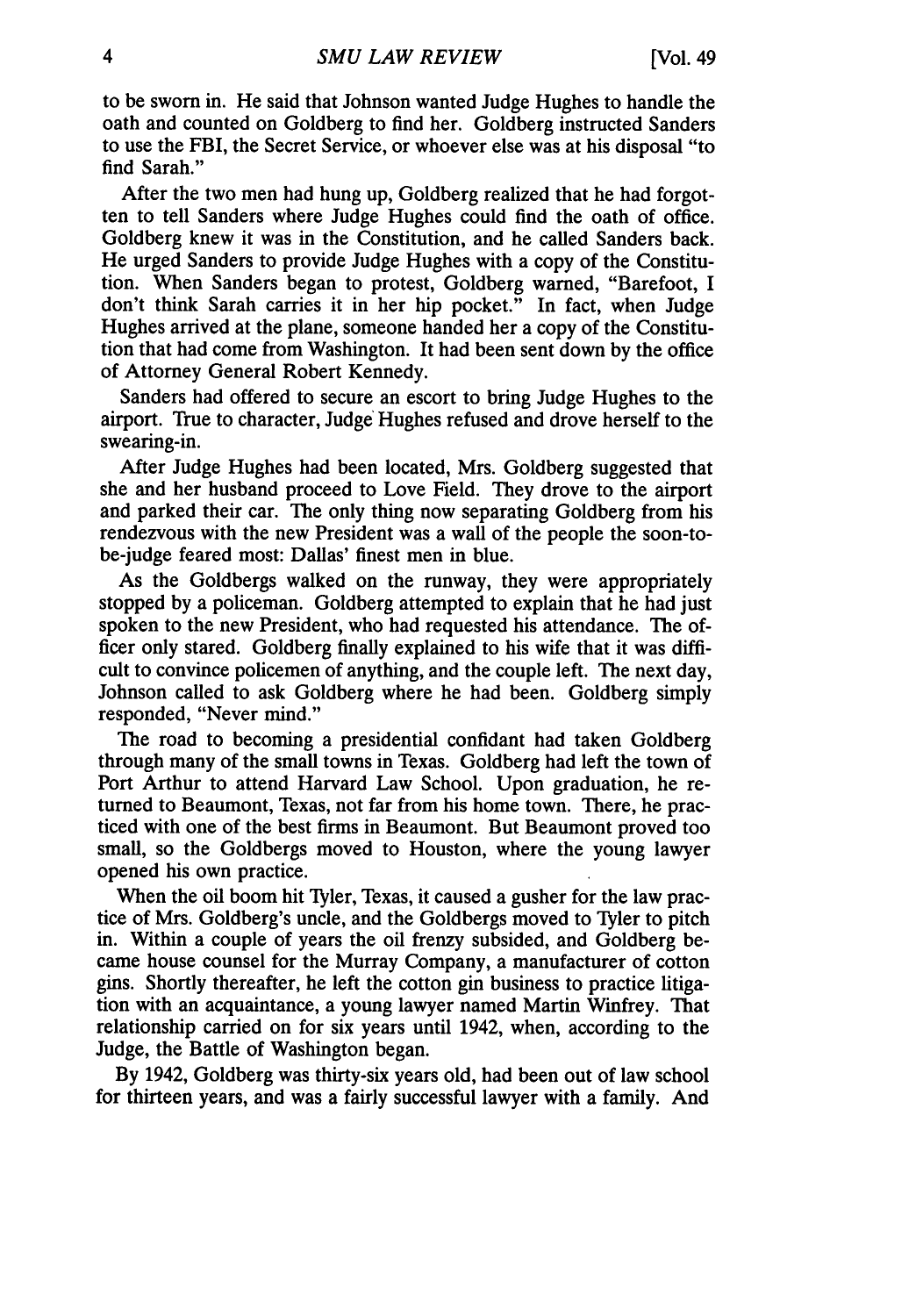then, in the Judge's words, "the darndest thing happened." Goldberg was drafted.

Never much of a physical specimen, the thirty-six-year-old lawyer, who would later describe himself as being "allergic to exercise," presented quite a problem for his new superiors. The Navy had no idea what to do with him. During his placement interview, Goldberg suggested that he could take the job of the person to whom he was speaking, the person who decided what to do with people. But the interviewer protested, noting that Goldberg was not familiar with the "Dictionary of Occupational Titles." Never at a loss for words, Goldberg asked earnestly: "Does it have an index?"

The middle-aged lawyer was assigned to the hospital corps. Goldberg did his best, but his entire medical experience had consisted of buying aspirin in drug stores. Finally, Lieutenant Goldberg found his way to the Office of General Counsel of the Navy in Washington, D.C.

During the Battle of Washington, Goldberg, who had had a casual acquaintance with Lyndon Johnson and his family through mutual friends in Texas, struck up a warm friendship with the young Congressman. On his first Sunday in Washington, Goldberg had dinner at the Johnson home. Sometime thereafter, when future first lady Ladybird Johnson needed a blood transfusion, Goldberg came to the rescue. In those days, the Judge recalled, the transfusion was provided directly from donor to recipient.

Goldberg had no love for Washington. Bureaucracies—like lines of police officers-were intimidating. Paper bred more paper. Goldberg wanted to return to Texas, but Johnson had other ideas. And that is when Navy Reservist Goldberg became friends with "Mr. Sam." In fact, Johnson, Goldberg, and Speaker of the House Sam Rayburn formed a rather impressive car pool.

Goldberg had been released from the Navy, but was still on reserve duty. Johnson served as Chairman of the Senate Committee on Naval Affairs during the Korean War. Needing a report on manpower utilization for his committee, he called on reservist Goldberg to head the task force. Goldberg reported to Washington for duty, but he was not happy. He noted that he did not wish to spend the rest of his life writing bureaucratic reports, and Johnson assured Goldberg that he would be released as soon as the report was completed.

Johnson lived past Goldberg's house on the drive from Capitol Hill. Rayburn often went to the Johnson home for dinner. Johnson would drive the trio. Rayburn would sit up front, with Goldberg quaking in the back, and Rayburn and Johnson would chuckle about the possibility that they would be unable to spring Goldberg from his Washington tour of duty after the report was done. Goldberg would chuckle nervously, but he never thought much of the joke.

Goldberg did, however, think a great deal of Rayburn. He found Raybum to be devoted, honest, and a friend to all he met. Rayburn was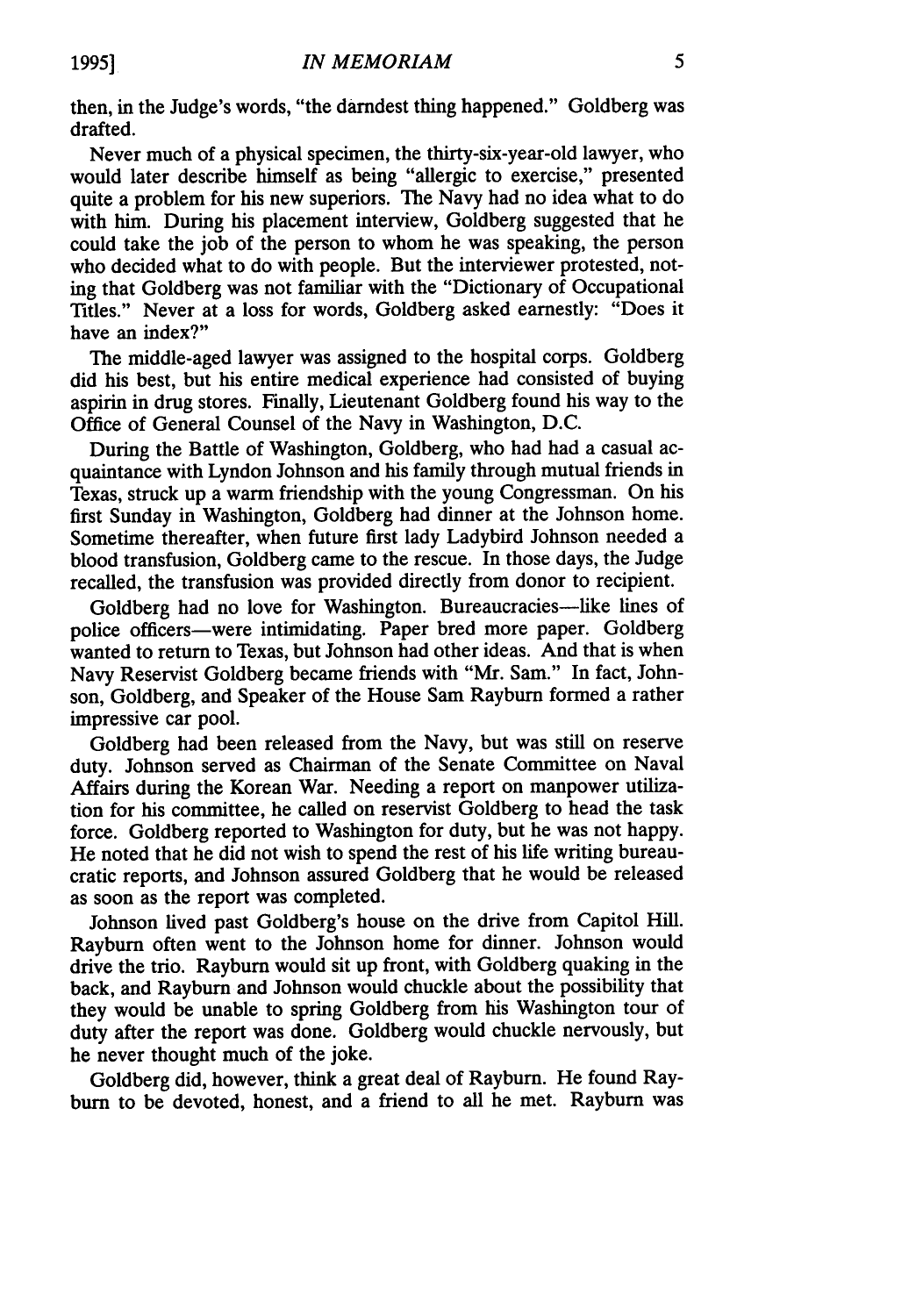always busy, yet always had time for everyone. And, like Goldberg and Johnson, Rayburn loved Texas.

Goldberg had long paid his dues, but Johnson was to have one more laugh. After becoming President, Johnson circulated, through a close friend of Goldberg, the story that Johnson intended to name Goldberg to be the head of the Federal Power Commission. That would have required Goldberg to move again to Washington and to be cast amidst one of its worst bureaucracies. Already in his late fifties, and greatly distressed by the rumor, Goldberg later received the happy news that he had not only dodged the FPC bullet, but that he had been appointed to a position he had long desired—a federal appellate judgeship.

Goldberg cherished a seat on an appellate bench because he loved the law. That love had its roots in the 1920s, when the Jewish kid from Texas attended Harvard Law School. Even as a long-distinguished jurist in his eighties, Goldberg spoke about his mentors at Harvard with awe. He had taken classes taught by legendary professors-Bull Warren, Ed Warren, McGuire, and Beale. And he had endured Felix Frankfurter.

Although recognizing the greatness of the man, Goldberg never regarded Frankfurter as a fine person. Fifty years after his graduation from law school, Goldberg still recalled Frankfurter coming into an exam room to watch the students writhe in pain. Frankfurter offered no preliminaries, no practice, and no help at any time during the year. Students would sink on the final exam, but Frankfurter provided no life preservers.

Goldberg's disdain for Frankfurter was matched by his admiration for Bull Warren. Goldberg believed that Warren was a soft touch who liked to think of himself as a tough guy, chanting, "look to your left and look to your right, and one of you won't be here next year." Goldberg's favorite Bull Warren story involved Warren's traditional description of the final exam. He recalled that Warren would summon his most professional voice, and proclaim: "The exam is going to be held next Tuesday. Don't worry about it. Here's what it will be. There will be ten questions—three questions any damn fool can answer; three questions reasonably good students can answer; you should get them all. That totals six questions. TWo of the questions can be answered by only the really extraordinary students. That's a total of eight. As for number nine, only God and Bull Warren can answer it; and as for number ten, only Warren." Goldberg recalled that half the students would roar with laughter, while the other half would shudder with fear. Goldberg always found himself roaring.

Student Goldberg not only crossed historical paths with Bull Warren and Felix Frankfurter, but he also befriended a quiet and thoughtful classmate, Alger Hiss. Goldberg recalled that Hiss measured his words carefully and spoke only when called upon. But Hiss always responded intelligently. During one session, Goldberg was being harassed by a torts professor when Hiss volunteered to speak, a rare occurrence. Hiss came to Goldberg's rescue. Hiss' manner was mild, but his comments were profound.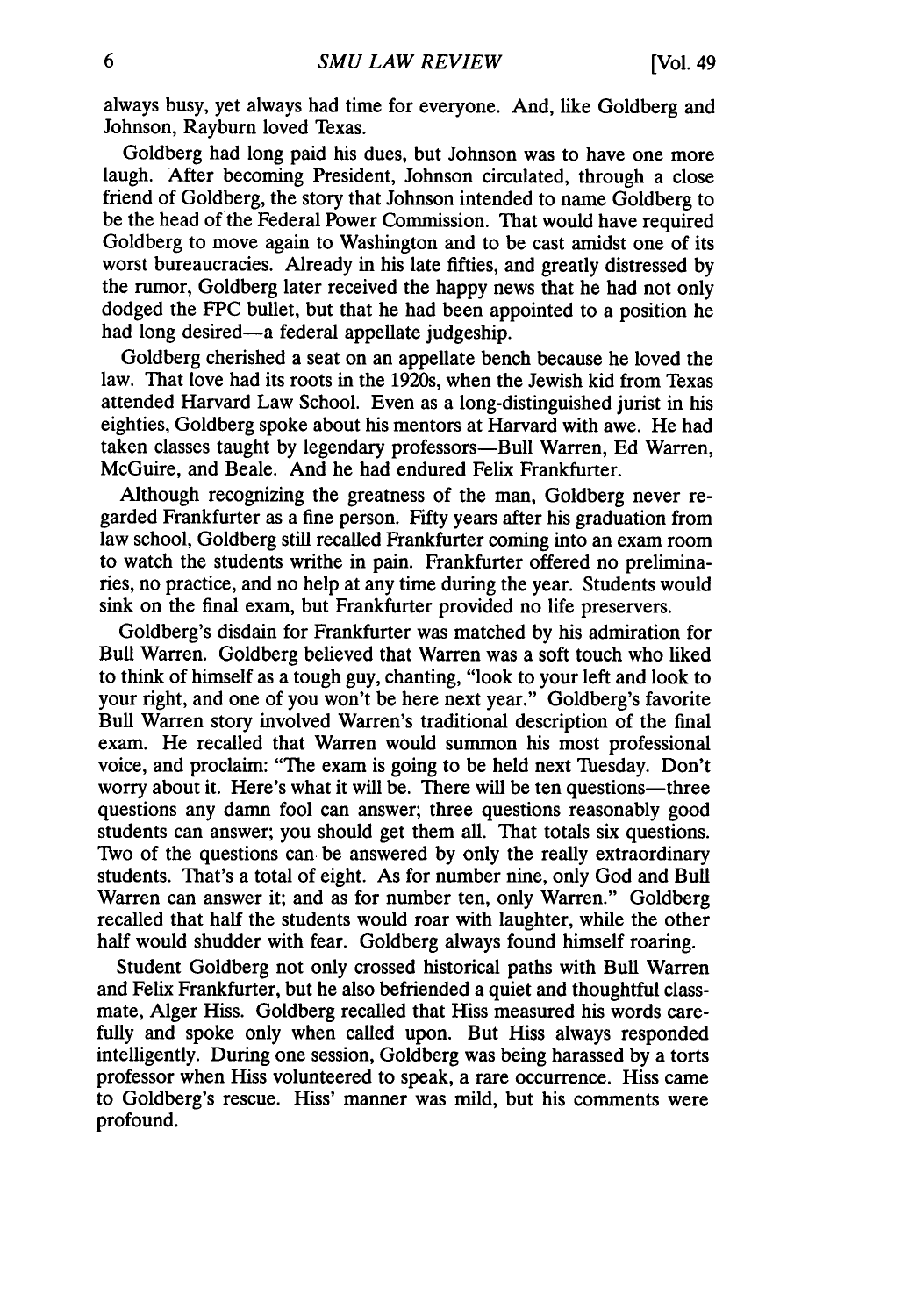But Goldberg did not find everything about Harvard to be appealing. For example, he recalled Harvard as a gathering exclusively of white male faces. Five African-Americans had started in his class, but none survived the first year. No women were admitted.

Goldberg's penchant for being in historical places at historical times continued after he became a federal judge. In one particular sitting, Judge Goldberg was assigned what appeared to him to be a rather easy and somewhat routine case. A state statute made it a crime for any doctor to perform any type of abortion, even in cases of rape. In Goldberg's view, the statute clearly was improper, and Goldberg and his two appellate comrades crafted a narrow ruling. They thought not of decades of bumper stickers, nor of marches on Washington. Yet, in striking down the Texas statute in *Roe v. Wade,'* Judge Goldberg added his name once more to the history books.

To Goldberg, *Roe v. Wade* was by no means his most important or memorable decision. Rather, the Judge always believed that the most significant case in which he had participated was one he had "lost." In *Rodriguez v. San Antonio Independent School District,2* Goldberg wrote an opinion for a unanimous three-judge panel, sitting as a district court, holding that education was a fundamental right. $3$  To the Judge, the question did not seem difficult. A free country could not give a little more education to some, and a lot less to others, simply because the some lived in wealthy areas with a high tax base, while the others lived in poor areas. The right to education was simply too fundamental. Education was the key obligation of the government, and the most important right possessed by its citizens.4 The Supreme Court disagreed, reversing the decision by a vote of five to four.5 To his death, Goldberg refused to believe that education was less than a fundamental right.

One case that Goldberg always recalled with pride was *White v. Regester,6* affirming in part and reversing in part the decision of a threejudge panel sitting as a district court in a series of consolidated cases.<sup>7</sup> In *White,* minority voters and the Republican Party both challenged new voting district lines in Texas. Goldberg found the case to be a challenge, forcing him to define the type of misconduct that constitutes voting discrimination. He concluded that such discrimination consists of the denial of access to the political process.8 At oral argument, Goldberg closely questioned the attorney representing the county as to how many schools in the county were more than ninety percent Black or ninety percent

- 7. Graves v. Barnes, 343 F. Supp. 704 (W.D. Tex. 1972) (per curiam).
- 8. *Id* at 733.

<sup>1. 314</sup> F. Supp. 1217 (N.D. Tex. 1970) (per curiam), *aff'd in part, rev'd in part,* 410 U.S. **113** (1973).

<sup>2. 337</sup> F. Supp. 280 (W.D. Tex. 1971) (per curiam), *rev'd,* 411 U.S. 1 (1973).

**<sup>3.</sup>** *Id* at 282.

*<sup>4.</sup> Id.* at 283.

*<sup>5.</sup>* San Antonio Indep. Sch. Dist. v. Rodriguez, 411 U.S. 1, 6 (1973).

<sup>6. 412</sup> U.S. 755 (1973).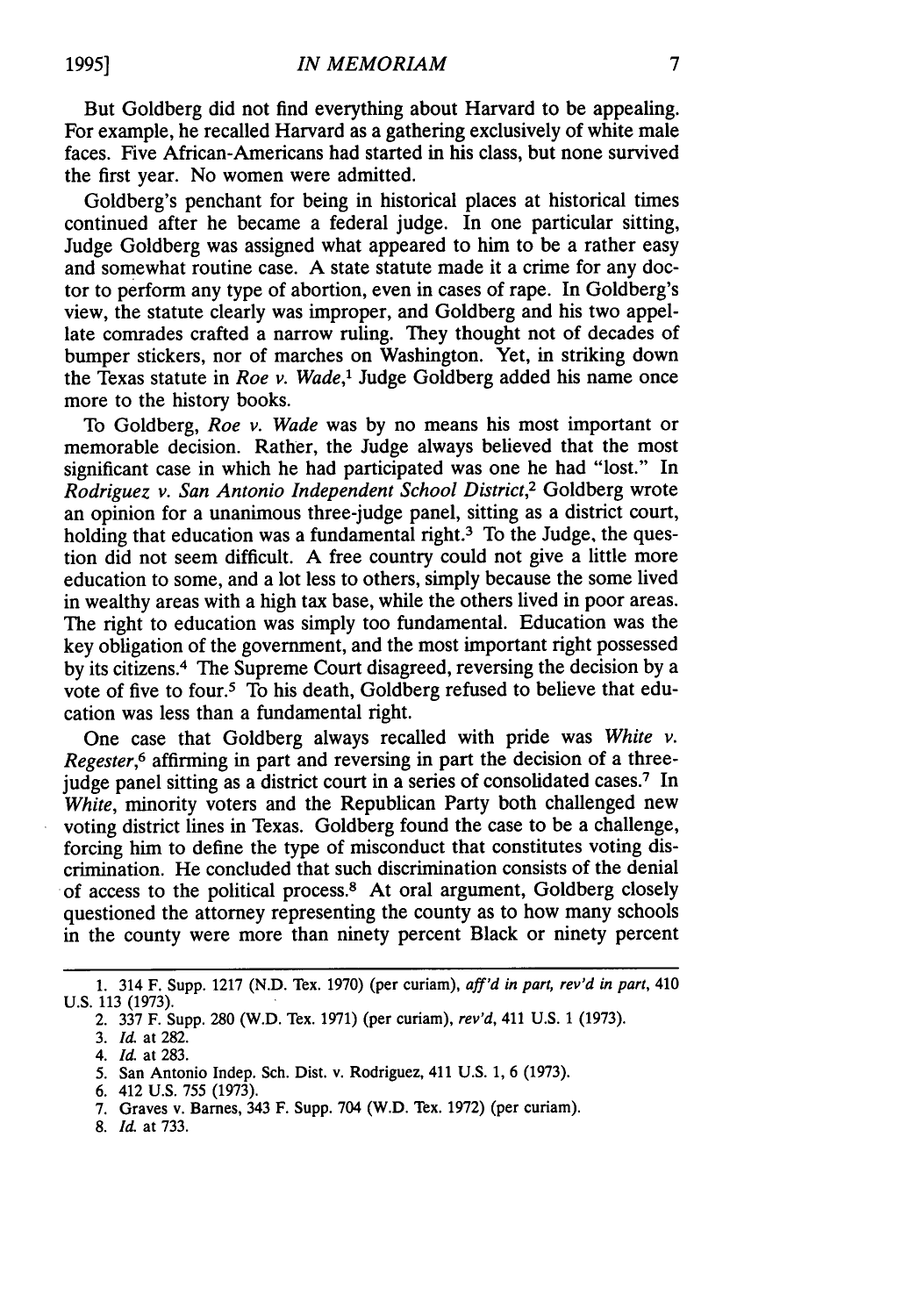White; how many Blacks were on the City Council; and how many Blacks had ever been elected. Sheepishly, the attorney admitted that he did not know the answers. A dismayed Judge Goldberg concluded that, given such representation, the minorities in that county most certainly had been denied access to the political process.

In his quarter of a century as a judge, Goldberg heard arguments from many famous lawyers. But the oral argument that he thought had been the most effective came from a small-town practitioner. The Fifth Circuit was hearing a public accommodations case concerning a young Black girl who was not allowed to ice skate at the rink at the Louisiana State Fair in Baton Rouge. Big-wig attorneys representing amici argued all sides of the private facilities doctrine and statutory legislative history.

At the end, the girl's counsel was given a few minutes to argue. The lawyer stated that he had been prepared to argue legislative history and the like, but, as he listened to the prior arguments, he realized that his case was really about something far simpler. It was about a little twelveyear-old girl who had always wanted to ice skate. Her parents had taken her to the fair. They had gotten her skates. And a white attendant had thrown her off. The lawyer asked what those in the courtroom would tell their children or grandchildren in a similar case. What rational explanation could a judge give to a grandchild to explain that the color of a person's skin meant that she could not skate?

Goldberg recalled eyes filling with tears throughout the courtroom. And the legal doctrines quickly fell into perspective.

Goldberg also loved being an appellate judge because he so admired the English language. Words could perform monumental service, if a judge could only find the right ones. "Don't be afraid of words," the Judge would instruct his law clerks. "They make you live. They make you **go."**

To the Judge, opinions were supposed to be a crusading force in daily life. But boring opinions are never read, and ignored decisions lose their potential for power. "An opinion should have not only a beginning and an end, but a future," the Judge often explained. To earn a future for a decision, the author had to use every available tool. The Judge often preached: "Use wit, humor, allusions to history and literature, metaphors and similes. Use verbs. Make an opinion talk. Heck, make it walk."

Many Goldberg opinions talked. A few probably even walked:

"A taxpayer cannot simply enter a telephone booth and change into his Subchapter S suit."<sup>9</sup>

"[W]e would not substitute one hour of efficiency for one moment of justice."<sup>10</sup>

<sup>9.</sup> Pacific Coast Music Jobbers, Inc. v. Commissioner, 457 F.2d 1165, 1166 (5th Cir. 1972).<br>10. J. H. Rutter Rex Mfg. Co. v. NLRB, 473 F.2d 223, 243 (5th Cir.), cert. denied, 414

U.S. 822 (1973).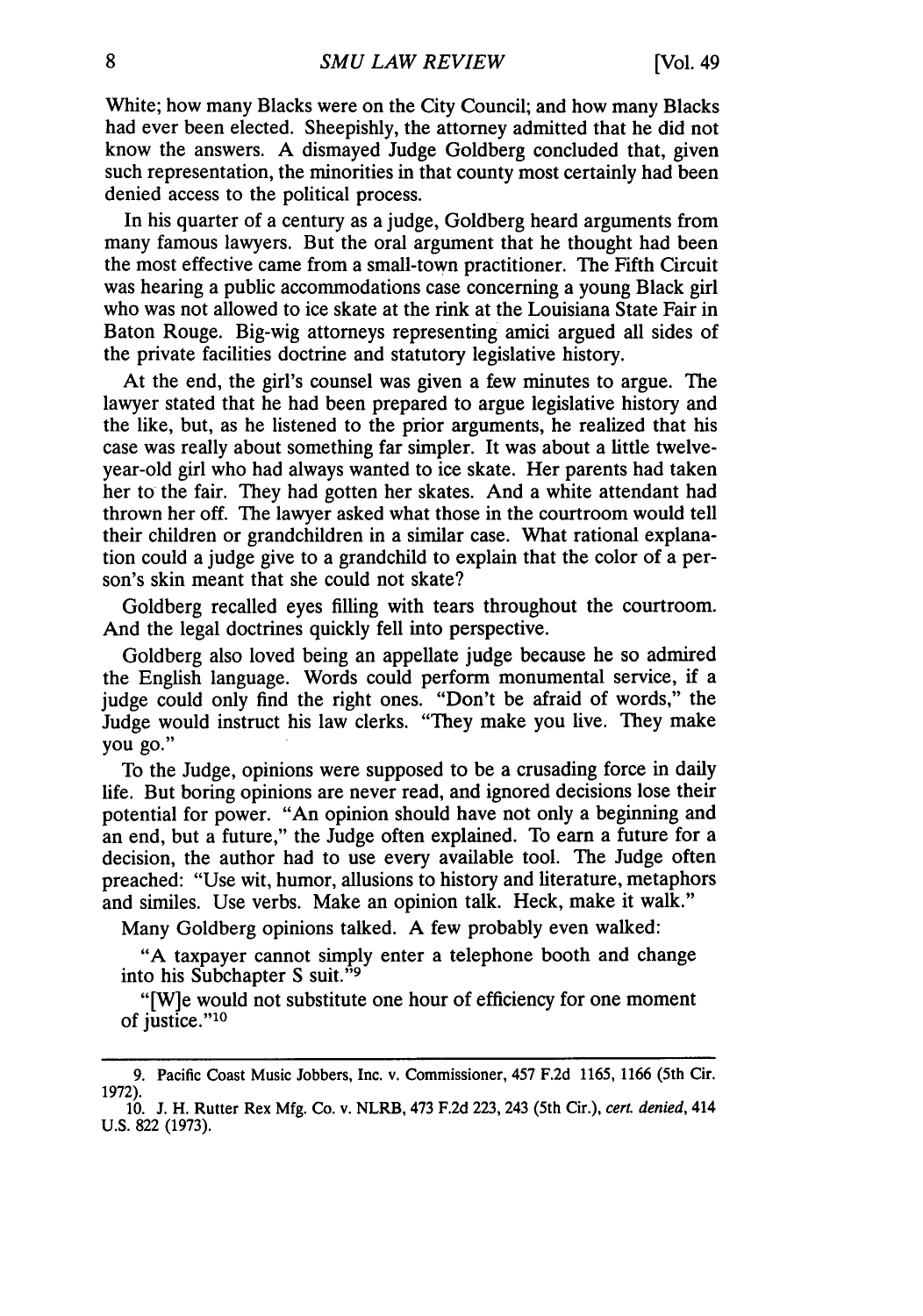"This case presents us with something mundane, something novel, and something bizarre.... [T]he bizarre element is the facially implausible-some might say unappetizing-contention that the man whose chicken is 'finger-lickin' good' has unclean hands."<sup>11</sup>

"The Bankruptcy Act was intended to be a sturdy bridge over financially troubled waters .... We refuse to make it a treacherous tightrope on which the slightest misstep spells disaster and over which only the most accomplished acrobat can successfully pass."<sup>12</sup>

"And when a marriage made in heaven plummets to earth, the postlapsarian ceremonies are presided over by that most fallen of angels, the Commissioner of Internal Revenue."<sup>13</sup>

"The jury box is a holy place."<sup>14</sup>

"Without clear instruction from the Georgia courts or legislature as to the current status of this leap-frogging history of lien law in its state, we see no reason why we should not apply the most basic principle of statutory interpretation (not to mention, of leap-frog itself). That principle, of course, is that the last leap wins."<sup>15</sup>

"Only a cave dweller or other layman would not realize that there has been a remarkable change of attitude by the Supreme Court regarding the inference of private rights of action in the last fifteen  $\overline{v}$ ears."<sup>16</sup>

Perhaps most of all, Goldberg loved being an appellate judge because of the camaraderie. Friendships were fewer, but they meant far more. Goldberg felt that after a fairly full life and career, he had been blessed, at age sixty, with a second go-round, filled with spirited colleagues and devoted clerks.

And those clerks—those won-the-lottery-lucky law students whom the judge chose to help him-were the greatest beneficiaries of the treasure that was Irving Goldberg. He taught us how to write. He taught us how to analyze. He taught us how to deal with responsibility and how to make decisions.

But more than all that, he taught us how to welcome strangers to a new job, and often a new city, with unlimited warmth and joy. Whether we were Yankees or native Texans, whether we were in Dallas or New Orleans, whether we were currently clerking for the Judge or simply wished we still were, when we were with the Judge, we were at home. Because Irving Goldberg's greatest gift was the ability to fill others—secretaries, law clerks, their spouses and children—with his unconditional kindness and affection. Working with the Judge meant joining his extended family.

- 14. United States v. Nell, 526 F.2d 1223, 1229 (5th Cir. 1976).
- 15. United States v. Crittenden, 600 F.2d 478, 480 (5th Cir. 1979).
- 16. Rogers v. Frito-Lay, Inc., 611 F.2d 1074, 1088 (5th Cir.) (Goldberg, J., dissenting),
- *cert. denied,* 449 U.S. 889 (1980), *and cert.* denied, 449 U.S. 889 (1980).

<sup>11.</sup> Kentucky Fried Chicken Corp. v. Diversified Packaging Corp., 549 F.2d 368, 372 (5th Cir. 1977).

<sup>12.</sup> *In re* Jones, 490 F.2d 452, 457 (5th Cir. 1974).

<sup>13.</sup> Stock v. Commissioner, 551 F.2d 614, 615 (5th Cir. 1977).